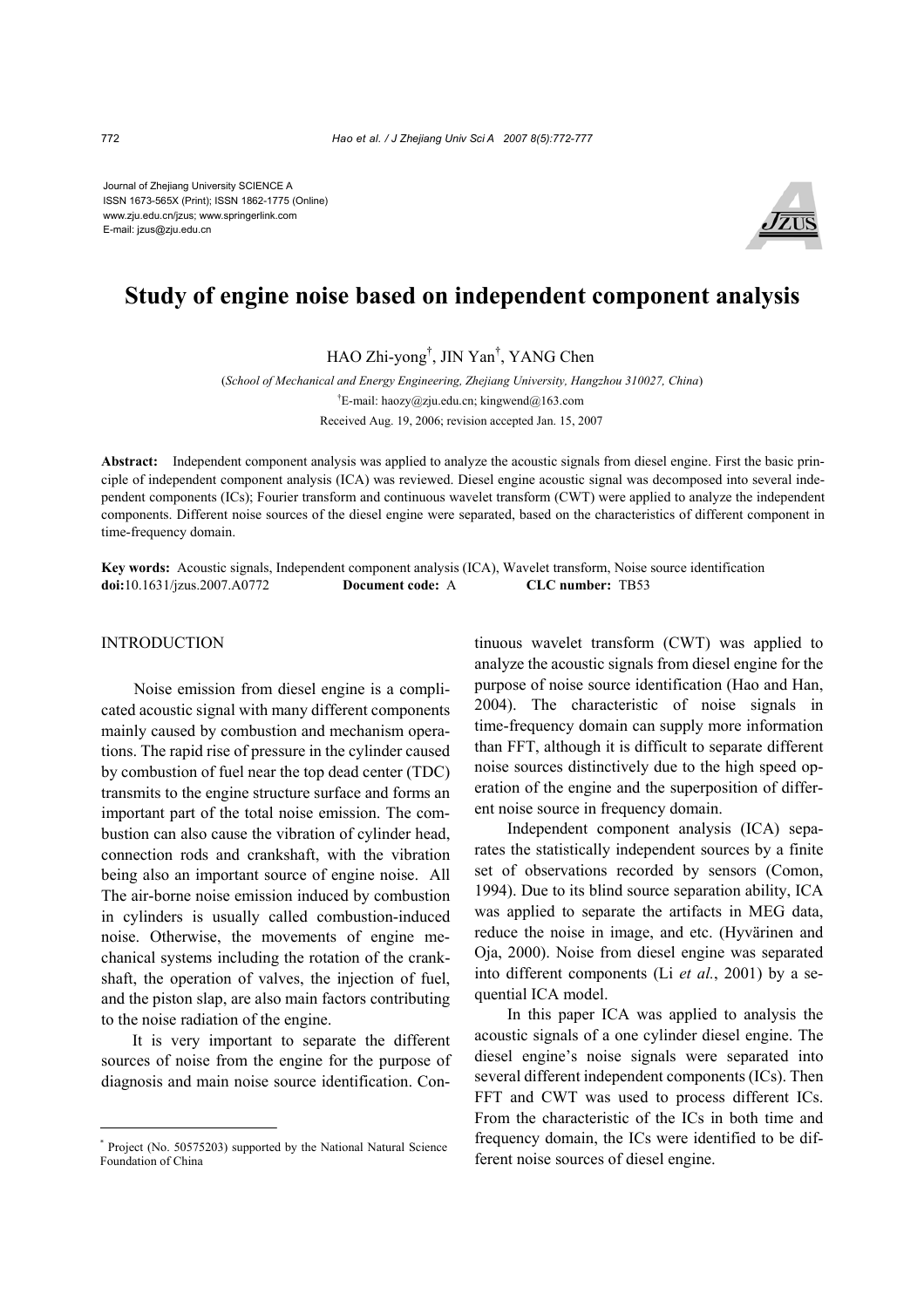# BASIC PRINCIPLES OF ICA

## **Mathematical model**

The aim of ICA is to separate the source vectors from the observed vectors, when both the source vectors and the process of source vector being mixed are unknown. The linear ICA model without noise is formulated as follow:

$$
x = As,\t(1)
$$

where  $s_1, s_2, \ldots, s_m$  are row vectors of unknown independent sources. *A* is an unknown *m*×*n* matrix, and  $x_1, x_2, \ldots, x_m$  are observation vectors got by sensors. The task of ICA is to find an estimation inverse matrix *W* of mixing matrix *A*,

$$
W \approx A^{-1}, \tag{2}
$$

$$
y = Wx \approx A^{-1}x,\tag{3}
$$

with  $\nu$  being the estimation of source vector. The starting point for ICA is a very simply assumption that the source components are statistically independent. It means that the probability density function (PDF) of independent sources must behave non-Gaussian distribution.

#### **Numerical simulation**

to make

There are many different algorithms in use including negentropy, information maximization, maximum likehood and high-order cumulant in ICA. The FastICA algorithm is fixed point algorithm invented by Hyvärinen in 1997, for estimating signals Gaussianity with its four-order cumulant. Then fixed point algorithm was improved in 1999 by estimating the signals Gaussianity with negentropy instead of four-order cumulant (Hyvärinen, 1999). The algorithms are used to measure the Gaussianity of signals by its negentropy  $J(\mathbf{v})$ :

$$
J(\mathbf{y}) = H(\mathbf{y}_{\text{gauss}}) - H(\mathbf{y}),\tag{4}
$$

where, *H* is the entropy of  $y$ ,  $y_{\text{gauss}}$  is a Gaussian random variable with the same covariance vector as *y*. A Gaussian variable has the largest entropy among all random variables of equal variance. A big Negentropy value of  $\nu$  means that PDF of  $\nu$  is far from Gaussian distribution. Negentropy can be estimated by higher-order moments and also usually by

$$
J(\mathbf{y}) \approx \sum_{i=1}^{p} [E\{G_i(\mathbf{y})\} - E\{G_i(\mathbf{v})\}]^2, \tag{5}
$$

*v* is a Gaussian variable of zero mean and unit variance, and *G* is any non-quadratic function. The following functions had proved very useful:

$$
\frac{1}{a_1} \log \cosh a_1 y \quad (1 \le a_1 \le 2),
$$
  
-exp<sup>-y<sup>2</sup>/2</sup>,  
 $y^4$ ,

here *G* is selected as  $y^4$ , and based on fixed-point iterations method, the maximum *J*(*y*) was found. Because of its high efficiency in calculation and convergence, FastICA is now widely used.

To validate the ability of ICA in blind source separation, a numerical simulation was given as follows. A set of artificial signals were chosen as source vectors, which include two sinuous signals of different frequency, and a sinuous signal multiplied by an exponentially decaying function. The last signal is a rectangular signal. The four signals' amplitude is nearly the same. Fig.1 shows the source vectors and artificial signals mixed by a random matrix *A* whose element is distributed randomly between 0 and 1.

Then FastICA was applied to separate the mixed vectors. Fig.2 shows the results of ICA. A property of ICA is that the separated signals have different variances from original ones which mean that the energy information of sources is distorted. Another property is the permutation of the source order.

From Fig.2 we can conclude that: ICA can recover well the source vectors from the mixed observations vectors, but with distorted source energy and a permutation.

# ENGINE NOISE SOURCE SEPARATION

#### **Noise measurement**

The engine noise test was carried out in a semi-anechoic laboratory with acoustic wedges on all the surfaces except the ground. The background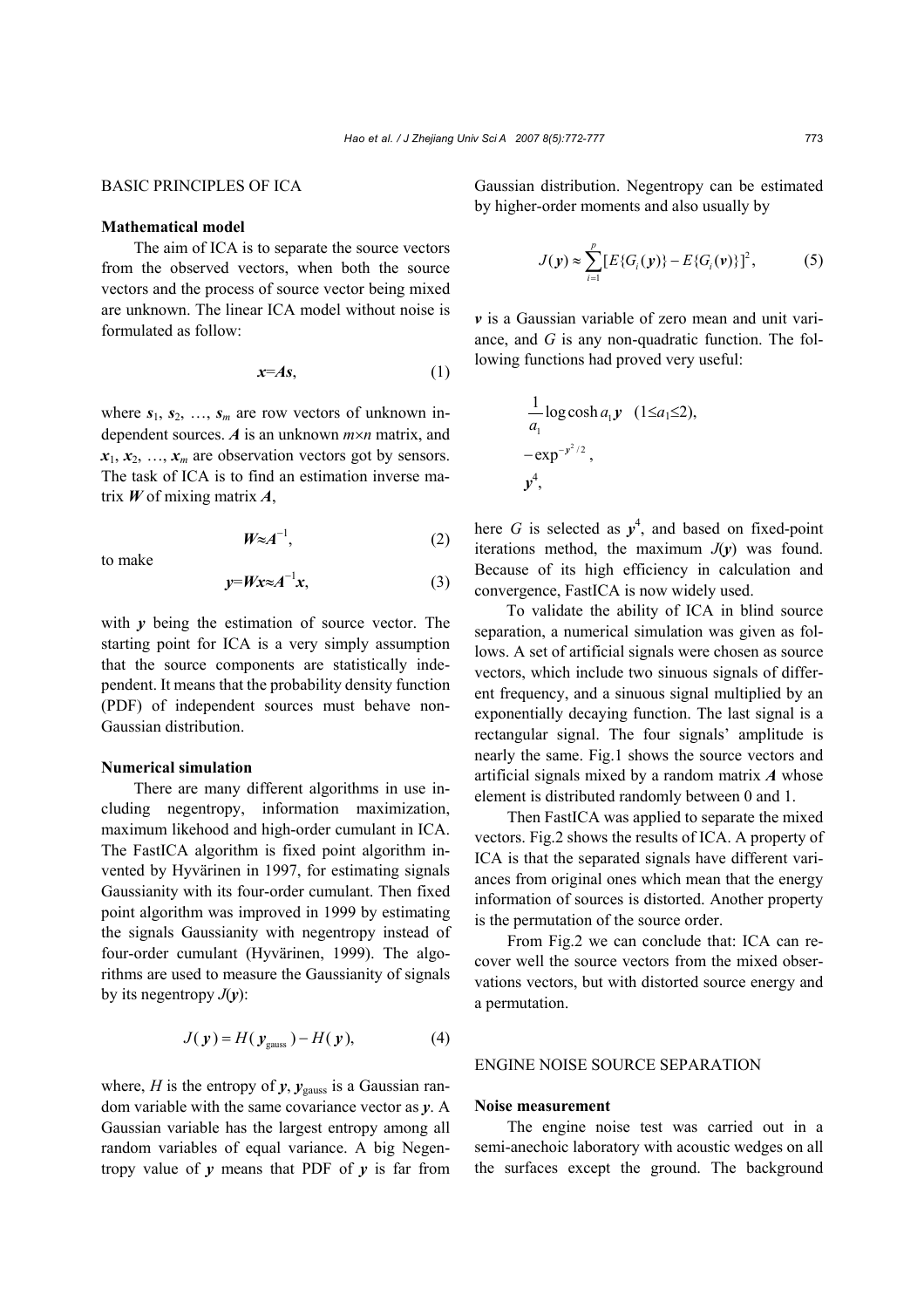

**Fig.1 The source vectors and the mixed vectors. (a) Source vectors; (b) Mixed vectors**



sound pressure level is below 25 dBA. The tested engine is a single-cylinder four-stroke diesel engine, mounted in the test room center. The microphone and amplifier are made in Denmark by B&K Company. Four microphones were used to sample the signals, and three microphones were mounted 1 m away around except the rear end of the engine. Another microphone is put 10 cm over the cylinder head. The sampling frequency is 25 kHz. During the measurement, the revolution speed of the diesel engine was 2200 r/min, and the power was nearly 22 kW.

## **Engine acoustic signal statistical property**

As mentioned, ICA requires that the source signals are non-Gaussian distributed. So it is necessary to study the distributions of acoustic signals from the tested diesel engine. In the linear ICA model, the mixing process was proposed as a linear transformation, the distribution of the observation signals has the same distribution as the source ones. So it is enough to measure the Gaussianity of observation signals to decide the distribution of source signals. A convenient way to estimate the Gaussianity of signals is to calculate the normalized kurtosis values. The normal kurtosis is defined as follow:

$$
kurtosis(y) = E(y - \mu)/\sigma^4 - 3, \qquad (6)
$$

where  $E(\cdot)$  represents the expected value of vectors. And *y* is the measured vector,  $\mu$  is the mean of  $y$ ,  $\sigma^2$  is the deviation of *y*. The Gaussian distributed signal has a kurtosis value near 0, and the signal with kurtosis value greater than 0 is labelled as supper-Gaussian and if less than 0 the signal is called sub-Gaussian signal. The kurtosis values of 50 acoustic signals from tested engine were calculated, Fig.3 shows the statistically distribution of the acoustic signals' kurtosis values.



**Fig.3 The kurtosis value of acoustic signals**

Among the 50 kurtosis values, only 4 values were greater than 0, the other 46 values were less than 0. The result indicates that most of the acoustic signals from the tested engine are sub-Gaussian distributed. It means the tested engine acoustic data satisfy the basic requirement of ICA.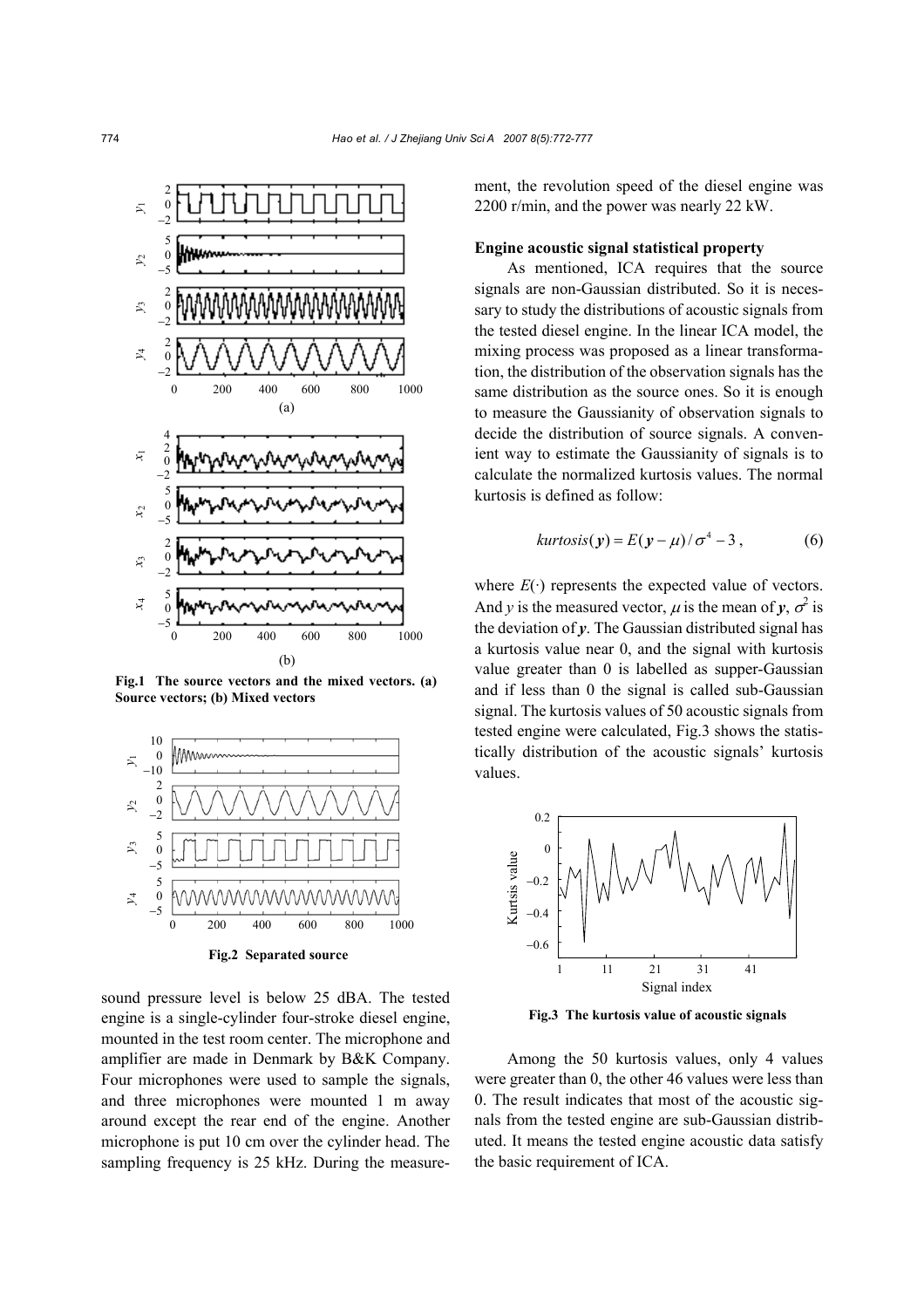#### **Engine noise separation**

FastICA was applied to process the signals sampled several times by the 3 microphones around the engine with 3 independent components (ICs) separated from the raw acoustic emissions though the sequences of the 3 ICs were not always the same. Fig.4 shows the ICs in time domain. IC3 shows an obvious different characteristic in both time domain and frequency domain from the other two. The peaks of 36 Hz, 72 Hz obviously dominate in the whole frequency domain (Fig.5). As the revolution speed of the tested engine is 2200 r/min, the basic order frequency of inertia force of rotation components is nearly 36 Hz; the second order is 72 Hz. These frequencies strictly coincide with the frequencies of IC3. So we can conclude that IC3 is mechanical noise caused by the inertia force generated by the rotation

−6 −4 −2  $\boldsymbol{0}$ 2 4 6 Amplitude −3 −2 −1 0 1 2 3 −360 Crank angle (degree) Amplitude −240 −120 0 120 240 −6 −4 −2 0 2 4 6 Amplitude −8 (a) (b) (c)

**Fig.4 ICs in time domain. (a) IC1; (b) IC2; (c) IC3**

of the crank shaft system and other rotation components.

The spectra of IC1 and IC2 overlap badly, the main energy of the two ICs is concentrated around 1000 Hz. In practice, a diesel engine has many resonance frequencies. Most of the resonance frequencies of engine components are between 800 Hz and 3000 Hz. Usually, the frequencies of excitation of both combustion and mechanical excitation are also mainly within 3000 Hz. Hence, both the combustion induced noise and mechanical noise have important components within the resonant band of the diesel engine. This makes it difficult to distinguish IC1 and IC2 in the frequency domain.

#### **Wavelet transform**

It is difficult to distinguish IC1 and IC2 in frequency domain. The information on IC1 and IC2 in time domain is difficult to discriminate. CWT has



**Fig.5 ICs in frequency domain. (a) IC1; (b) IC2; (c) IC3**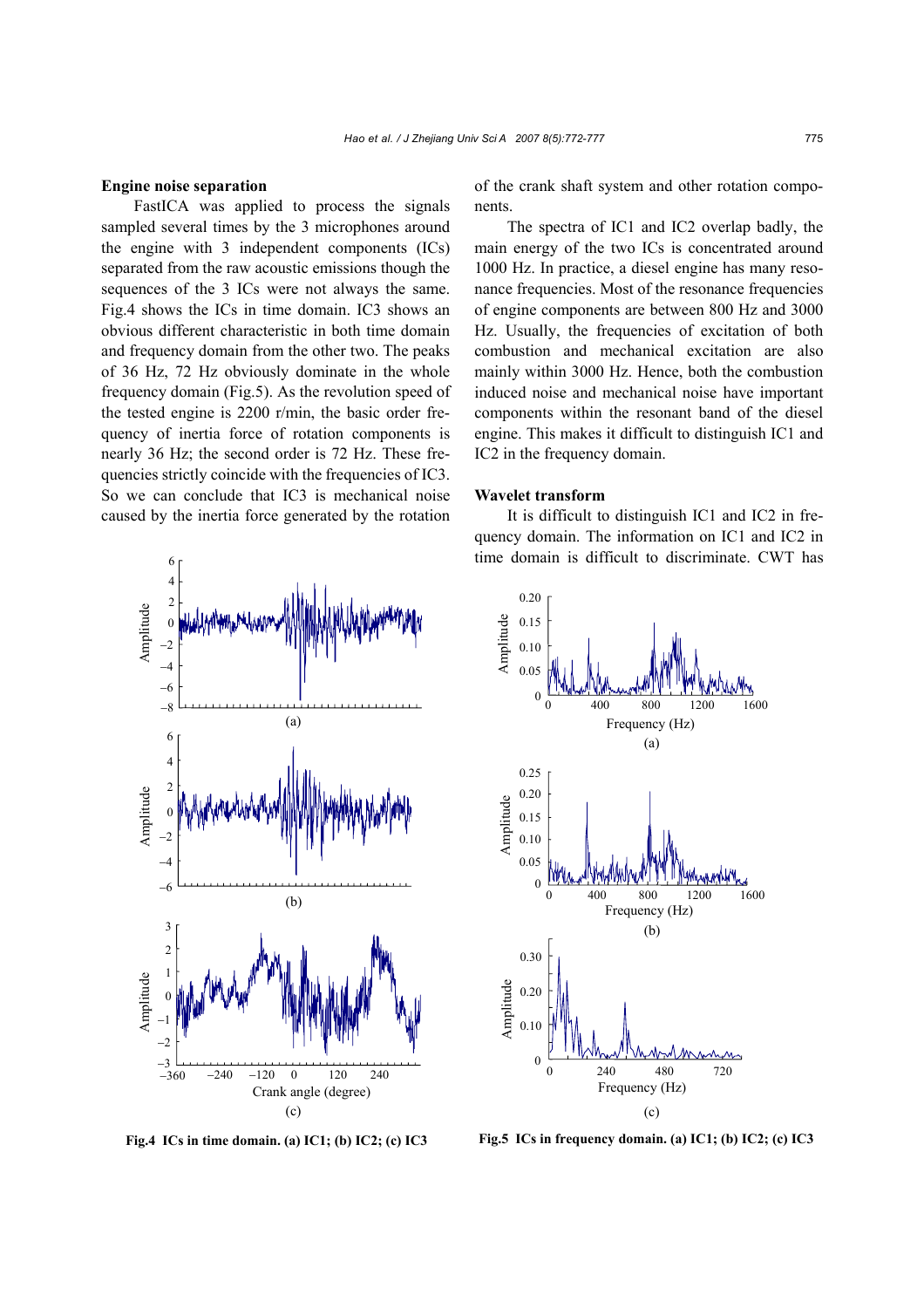been proved to be a powerful tool in time-frequency analysis and feature extraction (Lin and Qu, 2000) and is more suitable for analyze non-stationary acoustical signal from engine then FFT. The CWT of signals  $x(t)$  is defined as:

$$
W_x(a,t) = \int x(t) \psi_{a,b}^* dt , \qquad (7)
$$

 $\psi$  is the mother wavelet,  $*$  stands for complex conjugate, *a* is the scales factor and *b* is the translation factor. It is important to choose a proper wavelet function as a mother wavelet of CWT. A guiding principle is to choose a wavelet whose shape in time domain is similar to the physical signals (Zheng and Li, 2002). Here complex Morlet wavelet, which is widely used in CWT because of its ability for time-frequency localization, was selected as a mother wavelet in CWT. Complex Morlet wavelet is defined by:

$$
g(t) = e^{j\omega_0 t} e^{-t^2/2}.
$$
 (8)

The Fourier transform of complex Morlet wavelet is

$$
G(\omega) = \sqrt{2\pi} e^{-(\omega - \omega_0)^2/2} \,. \tag{9}
$$

The amplitude of wavelet coefficient represents the similarly of daughter wavelet with the physical signal. Fig.6 is the contour map of amplitude of the wavelet coefficient of IC1 and IC2. The wavelet coefficients in the white area of the graph are larger then the ones in the black area.

The results of CWT show the difference between IC1 and IC2. Both IC1 and IC2 have nearly the same distribution in frequency domain. But the main energy of IC1 centered around the top dead center and IC2 about 10° crank angle behind IC1 (Fig.7). Fuel combustion in cylinder occurs usually at nearly the top dead center. The rapid rise of pressure in cylinder causes vibration of the engine block and other components, and then the vibration transmits to the engine surface to form the air-borne noise. So the combustion noise usually also occurs around TDC. After combustion begins, the piston moves rapidly from one side of cylinder liners to the other side under the high pressure and speed. The excitation of piston slap can also induce an obvious noise radiation (Liu and



**Fig.6 Cwt contour map of ICs; (a) IC1; (b) IC2**



**Fig.7 The gas force (a) and the piston slap (b)**